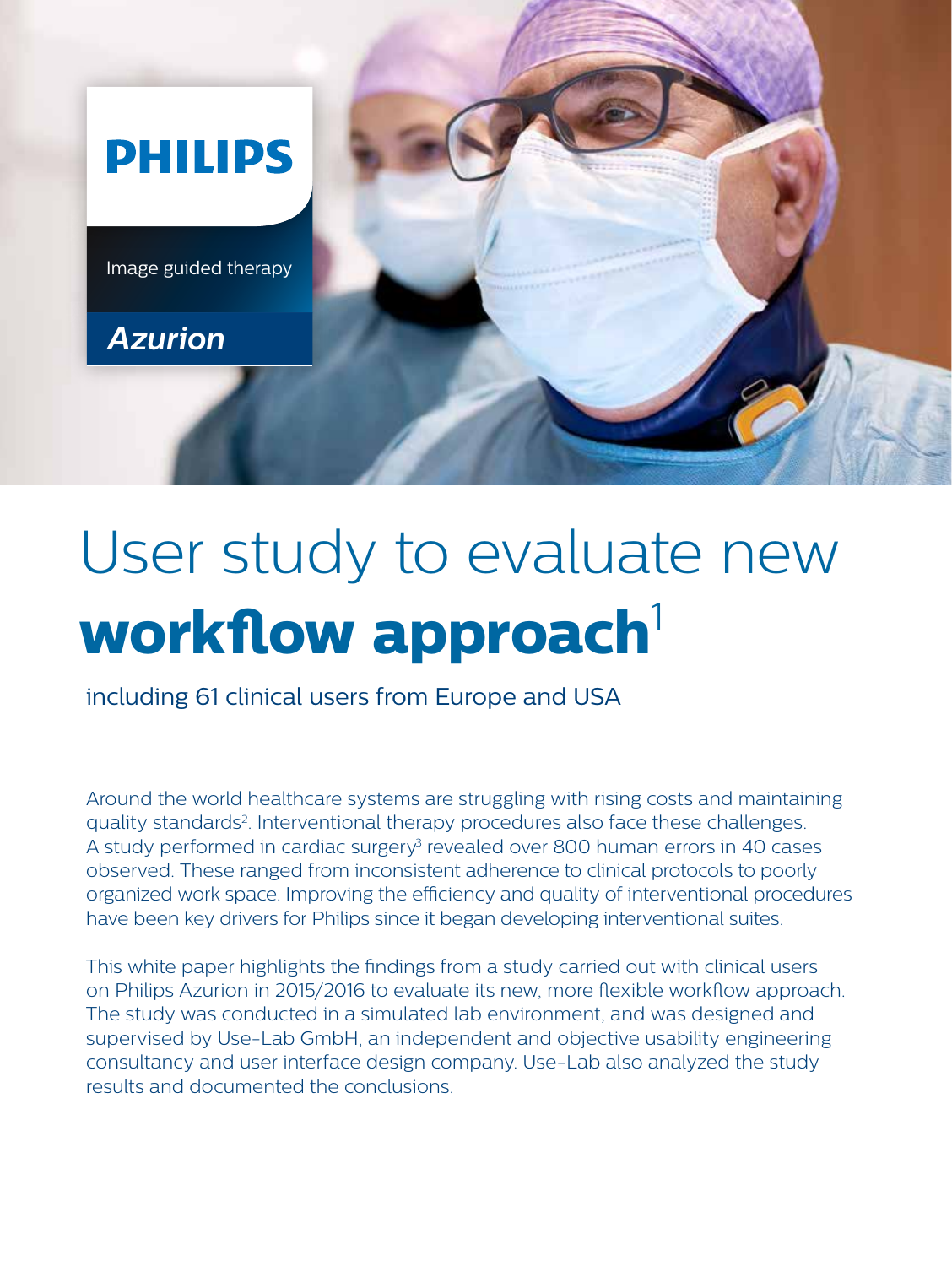# **Azurion** image guided therapy platform

Azurion is a highly-advanced interventional suite for image guided therapies. It offers a state-of-the-art hardware platform and software architecture based on Philips leading technologies. The new workflow approach of the Azurion platform was designed to support interventional teams in carrying out a high number of procedures and help them increase the consistency and efficiency of procedures while reducing complications. Azurion offers several advanced workflow features that are explained in detail in the section "Scope of the user tests".

- 100% of the users believe that the possibility to access and control more applications at exam and control room
- 100% of the users believe that the possibility to display Checklists & Protocols on Azurion will help minimize preparation errors
- 91% of the users believe that the concept of using ProcedureCards helps standardize the way of working during an interventional procedure
- 87% of the users believe that the possibility to access and control more applications at tableside will lead to less miscommunication

## **Workflow consistency**

- 91% of the users believe that Azurion will help reduce procedure time
- tableside, will reduce the need to walk between  $\, \cdot \,$  93% of the users believe that Azurion can help them make more efficient use of their time spent in the lab

## **Workflow efficiency**

## **Intuitive user interaction**

- 96% of the users are satisfied with how easy it is to use Azurion
- During the study Azurion scored 87 on the System Usability Scale, which is in the top 10% of the scale<sup>16</sup>

The goal of the study was to evaluate improvements in workflow based on the participant's experience with Azurion in a simulated use environment. For the purpose of the study, the Azurion was referred to as "the system".

The following aspects of the new workflow approach were tested during the study and are explained in more detail in the following section "Azurion workflow approach".

- New user interface on all displays and control screens
- ProcedureCards with hospital specific documents to streamline and standardize system operation and reduce unintentional actions
- FlexSpot for seamless access to multiple imaging modalities and applications in the control room
- Instant Parallel Working to increase productivity by allowing team members to work on two different activities at the same time
- FlexVision Pro to control multiple imaging modalities and applications at tableside
- Touch screen module (TSM) Pro to support the procedure from tableside

## **Scope of the user tests**

To evaluate the benefits of the new Azurion workflow approach and user satisfaction in an objective way, its novel design was put through a set of independent user tests in 2015/2016. These tests were designed and supervised by Use-Lab GmbH, an independent and objective usability engineering consultancy and user interface design company. Use-Lab also analyzed the study results and documented the conclusions. The main conclusions of this study are presented in the "Key results" section of this white paper.

1. Intuitive user interface 2. ProcedureCards 3. FlexSpot

4. FlexVision Pro

- 5. TSM Pro
- 6. Instant parallel working

**Figure 1: The key new workflow features of Azurion. 91% of the users considered the user interface of the Azurion system the most attractive design of all interventional X-ray systems they know.**



## Key findings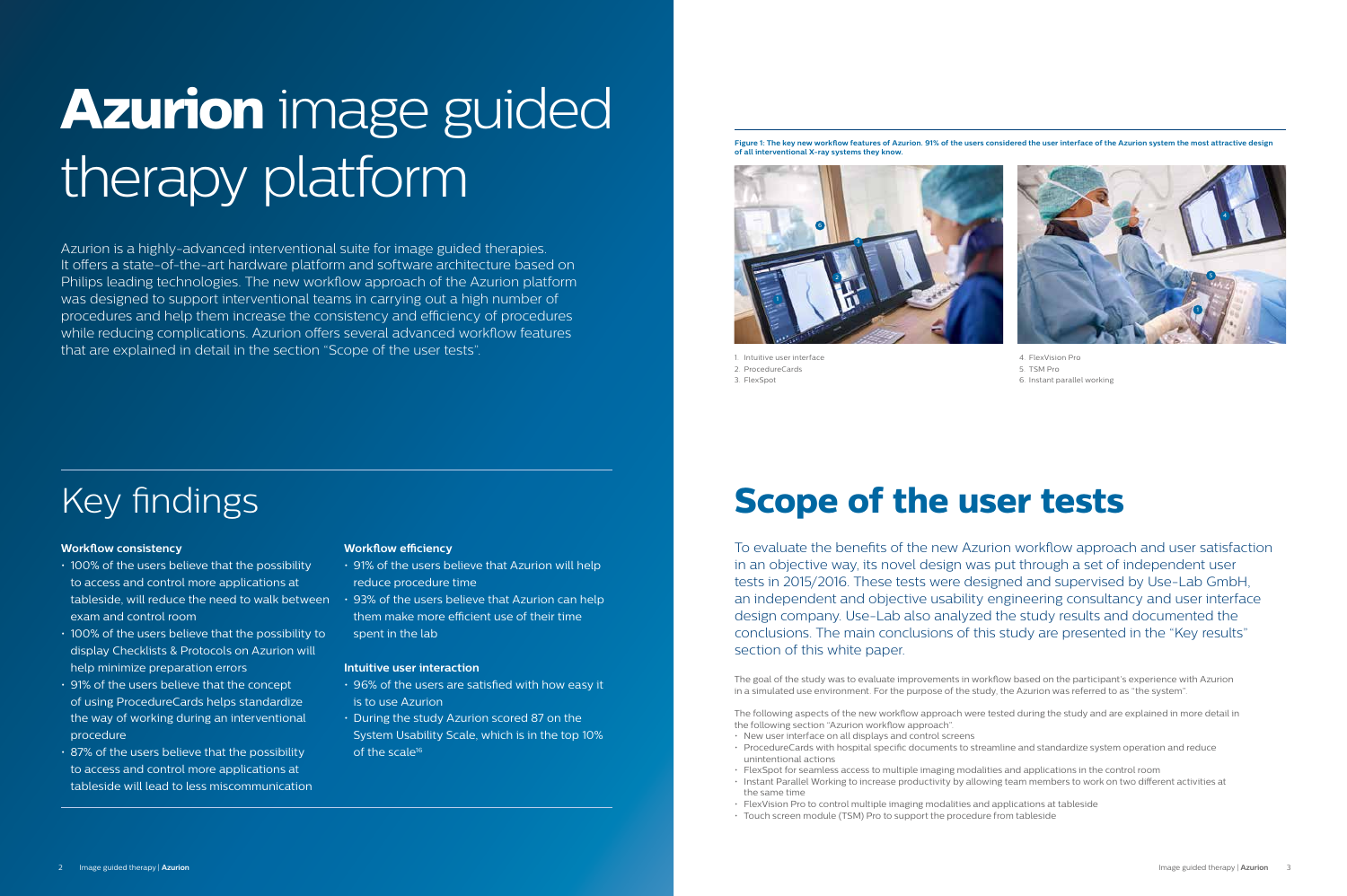## Azurion **workflow approach**

## **Improving workflow efficiency**

Hospitals are increasingly focused on improving efficiency and Azurion provides a number of features to support these efforts.

## **ProcedureCards**

To standardize system set-up in both mixed and dedicated labs, Azurion provides ProcedureCards which offer one-click presets to enter the settings for an examination. These can be customized at examination, physician and department levels. With ProcedureCards, the user can pre-set the suitable X-ray protocols, relevant screen layout and content on the FlexVision in the exam room and on the FlexSpot monitors in the control room. The system will automatically select the appropriate ProcedureCard(s) based on the scheduled procedure code provided by RIS.

## Flexible work spots

The flexibility of the Azurion concept allows facilities to customize the way of working for different teams:

- TSM Pro: Touch screen control of applications complemented by tableside control of X-ray images
- FlexVision Pro: Viewing and control of applications via a single wireless mouse
- FlexSpot: Integrated work spot in the control room to view, control and manipulate multiple applications from a single view, spread over one or two widescreen monitors, using one mouse and keyboard
- Instant Parallel Working: Ability to use fluoroscopy/ exposure and at the same time review, analyze and process images of current/previous exams or perform Quantitative Analysis

## **Improving workflow consistency**

Azurion aims to improve the consistency of examinations to promote better care. The article Human Error in Medicine says, "Human error in medicine is a significant cause of

Microbes in the air of the operating room or interventional lab can be an important source of pathogens for causing wound infections. Limiting traffic in the treatment area is essential to reducing airborne bacteria.<sup>10,11</sup>

Clear communication among team members is important, especially during critical portions of the procedure.<sup>12</sup>

patient mortality."4 It describes the Flawless Operative Cardiovascular Unified Systems initiative (FOCUS), a multiyear study/intervention to learn about and to reduce human error in cardiac surgery. Some of the categories used in the FOCUS analysis include: teamwork and communication, compliance with existing protocols and poor operating room design/ergonomics. According to a study done by McKinsey&Company, almost half of in-hospital adverse events are related to invasive procedures such as surgical procedures, endoscopy, or radiological interventions.<sup>5</sup> Several studies show that the need to improve the quality and patient safety in interventional radiology is increasingly being recognized.6,7,8,9

It is important that interventions are performed in a consistent manner. For example, during preparation, the room needs to be set-up with the required materials and with access to the different imaging modalities that will be used. Each manual task brings with it the potential for inconsistency and use errors. Azurion promotes consistency in several ways.

## Task standardization

Azurion uses a range of ProcedureCards to help standardize routine tasks. Only the relevant system functionality and information is shown to simplify set-up and operation. Hospital specific clinical protocols, room preparation protocols and/or checklists can be added to the ProcedureCards and displayed on screen in the exam or control room to further standardize workflow and manage process quality.

## FlexVision Pro and TSM Pro



### Flexible control

To promote better communication between the control and exam room, Azurion functionality can be controlled



## **The new workflow approach aims to improve three aspects of interventional workflow:**

- Workflow efficiency
- Workflow consistency
- Intuitive user interaction

from both rooms, allowing the technologists to assist the procedure from the control room and the physician to take over control at tableside if needed. A large mouse pointer can be controlled from the touch screen module to indicate the area of interest to the staff in the exam room and control room.

## **Designing for intuitive interaction**

Several studies have documented the adverse impact that poor usability, design and ergonomics can have on medical procedures and patient safety.13,14,15

An extensive user-centric design process was carried out for Azurion. During this iterative process, Philips developers tested the user interface with clinical users at different stages during the development process to ensure that the user interface would be easy to learn, use and remember.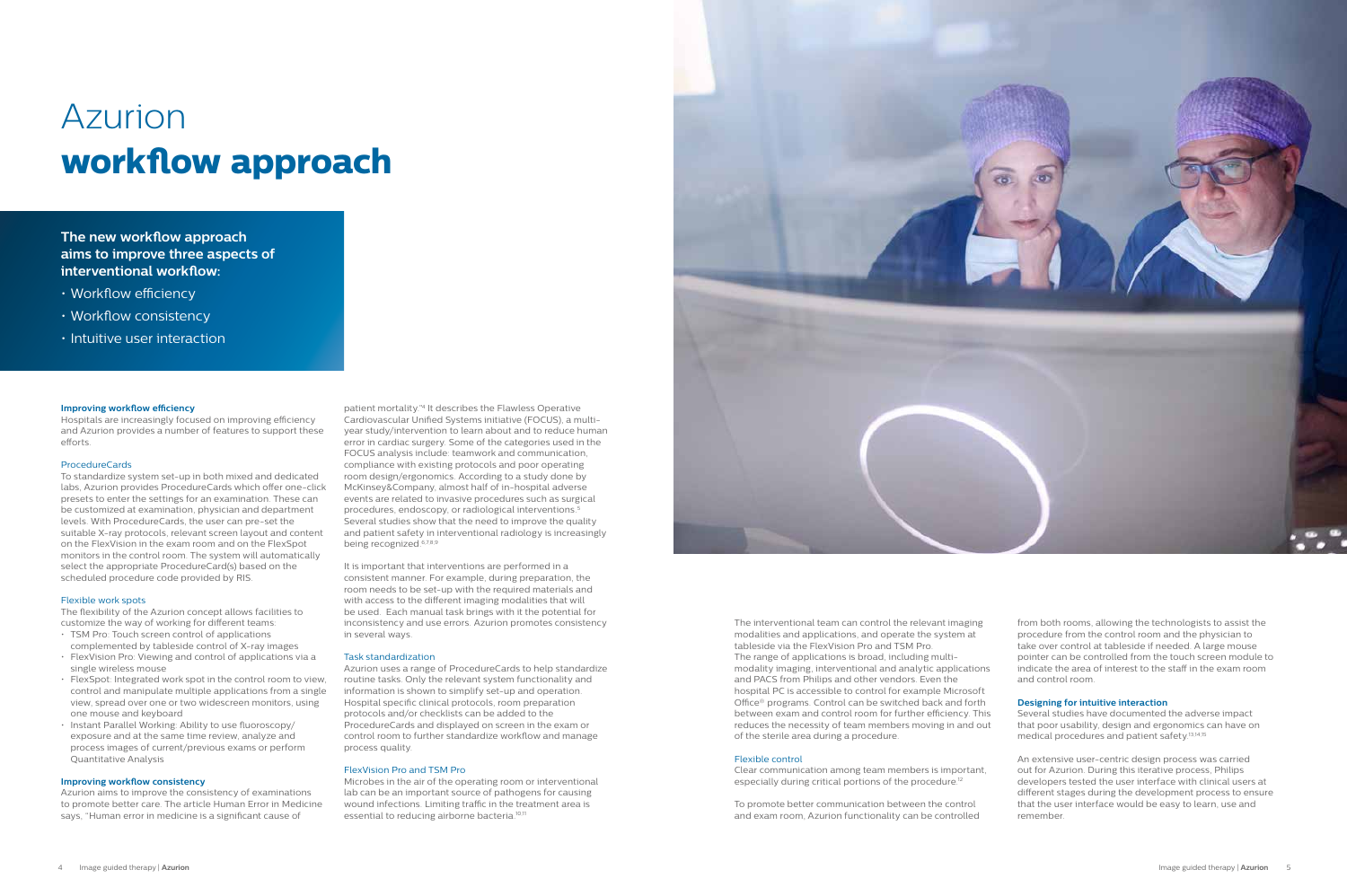The study was performed in Cleveland, Ohio, USA in November and December 2015 with 16 physicians and 15 technologists. In Best, the Netherlands, the study was performed in January and February 2016 with 15 physicians and 15 technologists. The European study was based on the training script used in the USA to assure that the European and USA participants received the same information and impression of the Azurion system. During the training sessions the users got hands-on experience by following a sequence of tasks representative for a clinical procedure. The physician or technologist was asked to perform typical tasks in the clinical procedure according to their role. The questionnaires were also tailored to the roles, meaning certain questions were only asked of physicians or technologists. The study was completed after finishing the training session and the questionnaires. Each participant was asked to fill out a separate questionnaire at the end about the perceived usability.

Based on this, the System Usability Scale (SUS) score was calculated. The SUS measures the subjective assessment of the usability of a system.<sup>16.</sup>



**Figure 2**  Study environment (examination room) in the USA (top) and Europe (bottom)

## Design of the **user tests Results**

The study was conducted with participants that had relevant working experience in the interventional lab. During the study, the participants received training and hands-on practice with the Azurion system, and questionnaires were administered. In these questionnaires, participants were asked to indicate their level of agreement with multiple statements around the topics of workflow efficiency, workflow consistency and intuitive user interaction.

To be able to combine the results of the sessions in the USA and Europe, it was important that all users had a similar experience. Therefore, a predefined script was used for all activities (introduction to the study, briefings, training and questionnaires). No significant difference was found in the results according to the location of the participants or their level of experience with previous usability tests within **Philins** 

The study evaluated a number of aspects of the Azurion system and workflow approach. This section highlights the results from the study that represent the most impactful learnings from the study. An overview of the specific data for these results is shown in Figure 3.

## **Participant profile and recruiting**

All participants were currently working in the hospital environment and had experience with interventional X-ray systems. A variety of functions were represented in the study. These included: interventional radiologists, interventional cardiologists, pediatric interventional radiologists, medical department managers, hybrid OR managers, cath lab managers, cath lab technologists and vascular technologists. The age distribution of the participants ranged between 20 and 59 years whereby every participant had at least one year of relevant clinical experience in an interventional lab. The participants had experience using various brands of X-ray systems.

## **Study environment and set-up**

The USA part of this study was conducted in the Philips facilities in Cleveland, OH. The simulated lab environment consisted of a control room and examination room equipped with a completely functional Azurion system, including a FlexVision Pro, TSM Pro and FlexSpot. The participants were able to use the full functionality of the system in both rooms. The European part of this study was conducted in a simulated lab environment with the same equipment at the Philips facilities in Best, the Netherlands. Figure 1 shows the examination room in both locations. All activities, such as training and questionnaires, took place in these environments.

See the Appendix for a description of the specific activities involved in the simulation study.

## **100% of the users believe that the possibility to display Checklists & Protocols on Azurion will help minimize preparation errors**

Each ProcedureCard can contain a hospital specific set of documents that can be displayed in the exam and control room. During the study, the technologists and physicians experienced the possibility to display a hospital specific document from a ProcedureCard to guide the preparation of the room or as guidance to explain the procedure to the patient.

## Questionnaire statement

## **1. I feel the possibility to display our Checklists & Protocols on the Azurion system will help minimize errors during the**

**preparation of the procedure.**

Physician: "Documents in ProcedureCards can really help during complex procedures. For example nurses can lay out the necessary materials beforehand."

## **100% of the users believe that the possibility to access and control more applications at tableside, will reduce the need to walk between exam and control room**

During the study, there were various moments when a task could entail walking from the exam room to the control room and vice versa. For instance, when the physician wanted to compare the current image with images from an earlier exam in PACS.

## Questionnaire statement

**2. I think that the possibility to access and control more applications at tableside will reduce the need to walk between the examination room and the control room.**

Physician: "This system allows me to perform every task and get all the information I want on tableside. I never have to go to the control room anymore. I don't need a sterility break during procedures anymore."

## **87% of the users believe that the possibility to access and control more applications at tableside will lead to less miscommunication.**

Certain features introduced on Azurion were expected to decrease miscommunication, such as the possibility of switching control over an application between the control and exam room. The tech in the control room would perform a Quantitative Analysis, and at the end the physician in the exam room would take over control to check the analysis and confirm the results.

### Questionnaire statement **3. I think having the possibility to access and control more applications tableside will lead to less miscommunication.**

Physician: "This system enables me to work more in sync with my technologists."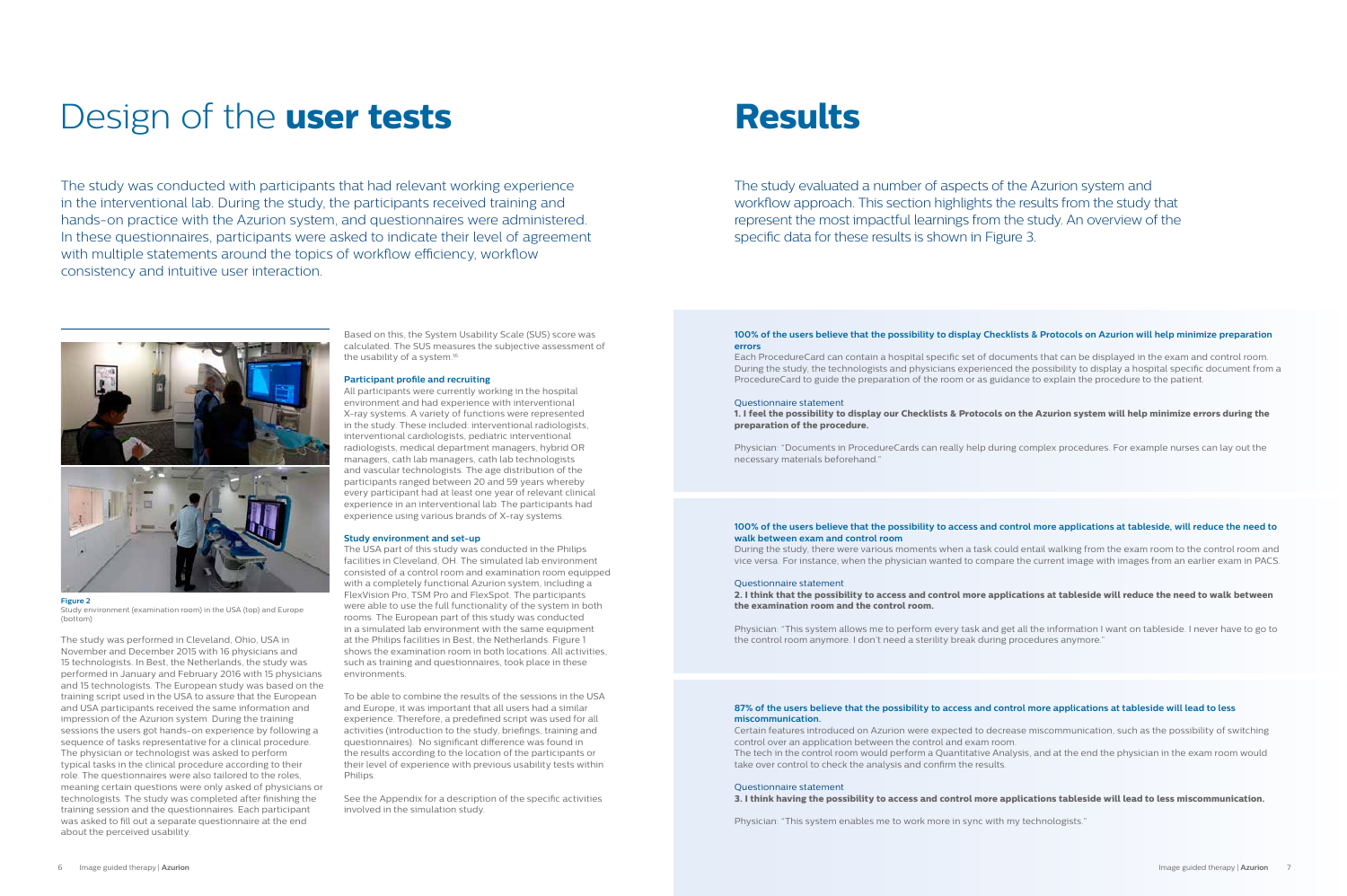## **96% of the users think that standardization of best practices improves the quality of their services**

## **91% of the users believe that the concept of using ProcedureCards helps standardize the way of working during an interventional procedure**

During the training the technologist used the ProcedureCards to set up the system for the procedure, giving the user the suitable X-ray protocols for the specific procedure, the predefined screen layout and content on the FlexVision Pro and FlexSpot monitors, and the hospital specific documents that were uploaded under the selected ProcedureCard. Each participant also created their own ProcedureCard to understand all of its attributes.

## Questionnaire statement

The level of agreement ranges between 91% and 96% for the individual statements, 88% of the participants agreed to both:

## **4.1 I think that standardization of best practices improves the quality of our services.**

**4.2 From my point of view, the concept of using ProcedureCards helps standardize the way of working during an interventional procedure.**

Physician: "The documents in the ProcedureCards can really help me viewing my standard operating procedures and this will improve safety."

## **93% of the users believe that Azurion can help them make more efficient use of their time spent in the lab**

During the study, the technologist or physician experienced the possibility to review images and perform Quantitative Analysis during fluoroscopy and acquisition, to review images from the PACS at table side and to work on activities for different patients in the control room, while image acquisition was performed in the exam room.

### Questionnaire statement

**5. I believe that by using the Azurion system I can make more efficient use of my time spent in the lab.**

Technologist: "Working on an old case at the same time as working on a fresh case can save so much time."

## **91% of the users believe that Azurion will help reduce procedure time**

As described in the previous result, several possibilities enabled by Instant Parallel Working were experienced by the technologist or physician during the study. For example, the physician accessed the connected ultrasound application during the procedure and reviewed previous images from the PACS, both while standing at tableside in the exam room.

## Questionnaire statement

**6. I think using this system reduces the time needed for a procedure.** 

Physician: "If you reduce time through the applications, you also reduce dose for the patient and the staff."

## **96% of the users are satisfied with how easy it is to use Azurion**

During the training the users got hands-on experience on the main functionality of all the different user interface modules. Step-by-step user guidance was experienced when participants performed Quantitative Analysis during the study. At the end of the procedure, the participants had to store images from the performed examination to a USB stick in their preferred format, such as mp4, jpg or DICOM. Another aspect that participants experienced when post-processing images was that controls only appear when hovering with the mouse over the toolbar. Even though several participants in the study had never used a Philips system before, 96% were satisfied with how easy it was to use.

> The SUS questionnaire was completed by 61 participants. A SUS score above 68 would be considered above average and anything below 68 is below average. As shown in Figure 3, Azurion scored 87 on the System Usability Scale, which means the usability of this system is better than 90% of the 500 systems on which the scale is based.<sup>16</sup>

Technologist: "Even though I'm used to operating a system from another company, I find this system extremely easy to operate."

## Questionnaire statement

## **7. Overall, I am satisfied with how easy it is to use this system.**

Physician: "The system is very easy to use, after using it a few times it feels like second nature. I don't have to search for applications, I now can have my key monitors on the FlexVision, and easily maximize and minimize them the way I need."

## **No. Statement**

| 1              | I feel the possibility to display our Checklists & Protocols on this s<br>preparation of the procedure            |
|----------------|-------------------------------------------------------------------------------------------------------------------|
| $\overline{2}$ | I think that the possibility to access and control more applications<br>the examination room and the control room |
| 3              | I think having the possibility to access and control more application                                             |
| 4.1            | I think that standardization of best practices improves the quality                                               |
| 4.2            | From my point of view, the concept of using ProcedureCards help<br>interventional procedure                       |
| 5.             | I believe that by using the system I can make more efficient use of                                               |
| 6              | I think using this system reduces the time needed for a procedure                                                 |
| 7              | Overall, I am satisfied with how easy it is to use this system                                                    |
|                |                                                                                                                   |



**Figure 3: Overview of results from simulation study** 



After the final questionnaire, participants were asked to complete the System Usability Scale (SUS) questionnaire to rate the system on its usability and learnability. The SUS is a standardized, industry-wide, ten-item Likert-Scale which yields a score between 0 and 100. The questions for the SUS can be found in the Appendix.



One multi-site study of cardiovascular operating rooms on patient safety hazards<sup>13</sup> identified a number of hazards related to the use of tools and technologies.

These include poor usability, such as non-intuitive interface design, inconsistency in design and poor visibility of system status. To ensure an intuitive user interaction, Philips applied a methodical and user-centric design process in designing the user interface of the Azurion system. The Philips developers carried out extensive usability testing during development with real users in different regions and adjusted the design based on their feedback.

on this system will help minimize errors during the

ications at tableside will reduce the need to walk between

oplications at tableside will lead to less miscommunication

quality of our services

 $r$ ds helps standardize the way of working during an

nt use of my time spent in the lab

## **Results of SUS questionnaire**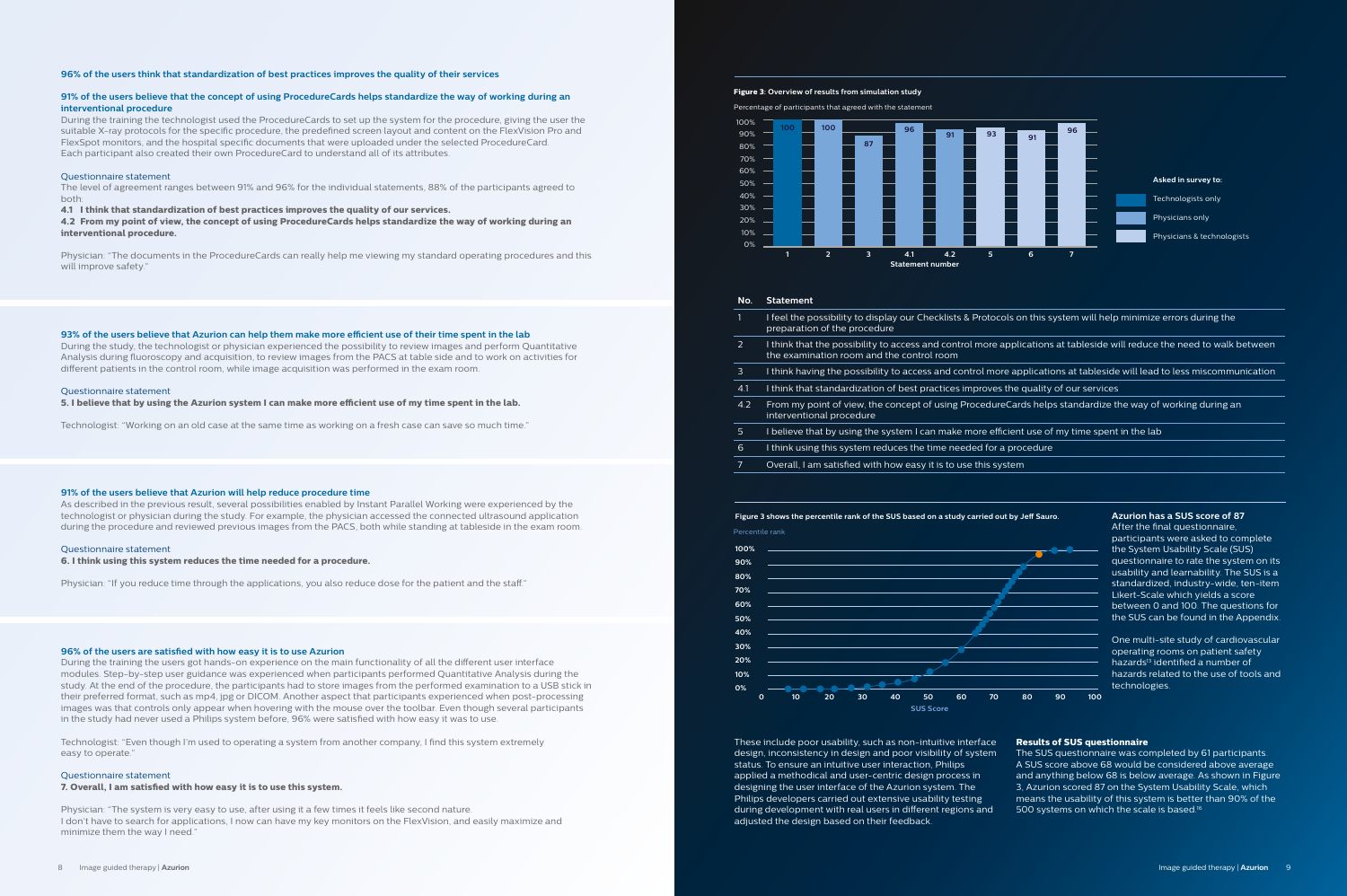To gather input from a broad population of participants, the study involved 61 participants from Europe and USA. Participants were spread evenly over technologists and physicians. A variety of functions were represented in the study. These included: interventional radiologists, interventional cardiologists, pediatric interventional radiologists, medical department managers, hybrid OR managers, cath lab managers, cath lab technologists and vascular technologists.



## **Conclusion**

The questionnaires included pre-defined statements and users were asked to answer the statements on the Likert scale of 1 to 5, with 1 representing the lowest level of agreement and 5 representing the highest level of agreement. This study can be seen as providing reliable and objective data, even though mainly subjective data were gathered. By using pre-defined statements and providing an answer scale, the data gathered were easy to compare and delivered valuable insights in the perception of the intended user group. The results show a positive validation of the envisioned benefits of the system.

- 96% of the users are satisfied with how easy it is to use Azurion
- Azurion has a score of 87 on the System Usability Scale<sup>16</sup>

## **Workflow consistency**

- 100% of the users believe that the possibility to access and control more applications at tableside, will reduce the need to walk between exam and control room
- 100% of the users believe that the possibility to display Checklists & Protocols on Azurion will help minimize preparation errors
- 91% of the users believe that the concept of using ProcedureCards helps standardize the way of working during an interventional procedure
- 87% of the users believe that the possibility to access and control more applications at tableside will lead to less miscommunication.

After receiving the hands-on training, the participants were asked to complete the second questionnaire, questionnaire B. This questionnaire contained most statements regarding the actual system specific features and was meant to be answered at a point when the participants had the

## **Workflow efficiency**

- 91% of the users believe that Azurion will help reduce procedure time
- 93% of the users believe that Azurion can help them make more efficient use of their time spent in the lab

## **Intuitive user interaction**

### **Figure 4: Study set-up**

- 1. Introduction and welcome The participants received a brief overview of Use-Lab's background and the general goal of the study.
- 2. Completion of demographic form and questionnaire A The participants were asked to complete a pre-test questionnaire, questionnaire A, related to the participant's professional background and experience with interventional X-ray systems. Furthermore the participants were asked to complete the first questionnaire regarding their opinion on general topics related to the interventional lab and its system.
- 3. Training

The participants received hands-on training on the device, covering the major aspects of the system and new key features. The training was performed based on a pre-defined script and covered the parts necessary for the simulation study as well as the feature related topics, providing the participants with a broad and realistic use experience.

- 4. Completion of questionnaire B strongest experience of using the Azurion system.
- 5. Break and simulated procedure Subsequently the participants in the USA had a break of approximately 60 minutes. Afterwards the participants were asked to perform several tasks in a simulated use environment.
- 6. Final interview and completion of questionnaire C After completing the simulated procedure session, the participants were asked to complete several questionnaires including the third questionnaire about the features and usability of the system, questionnaire C.

## **The System Usability Scale**

The SUS is a 10 item questionnaire with 5 response options.

- 1. I think that I would like to use this system frequently.
- 2. I found the system unnecessarily complex.
- 3. I thought the system was easy to use.
- 4. I think that I would need the support of a technical person to be able to use this system.
- 5. I found the various functions in this system were well integrated.
- 6. I thought there was too much inconsistency in this system.
- 7. I would imagine that most people would learn to use this system very quickly.
- 8. I found the system very cumbersome to use.
- 9. I felt very confident using the system.

10.I needed to learn a lot of things before I could get going with this system.

## **Appendix**



## **The SUS uses the following response format:**

### **Study set-up**

The study set-up as shown in Figure 4 was followed for the USA study. For the European study, step 5 was not performed and questionnaire B and C were combined. The USA study lasted 4 hours per participant, the European study 3 hours per participant.